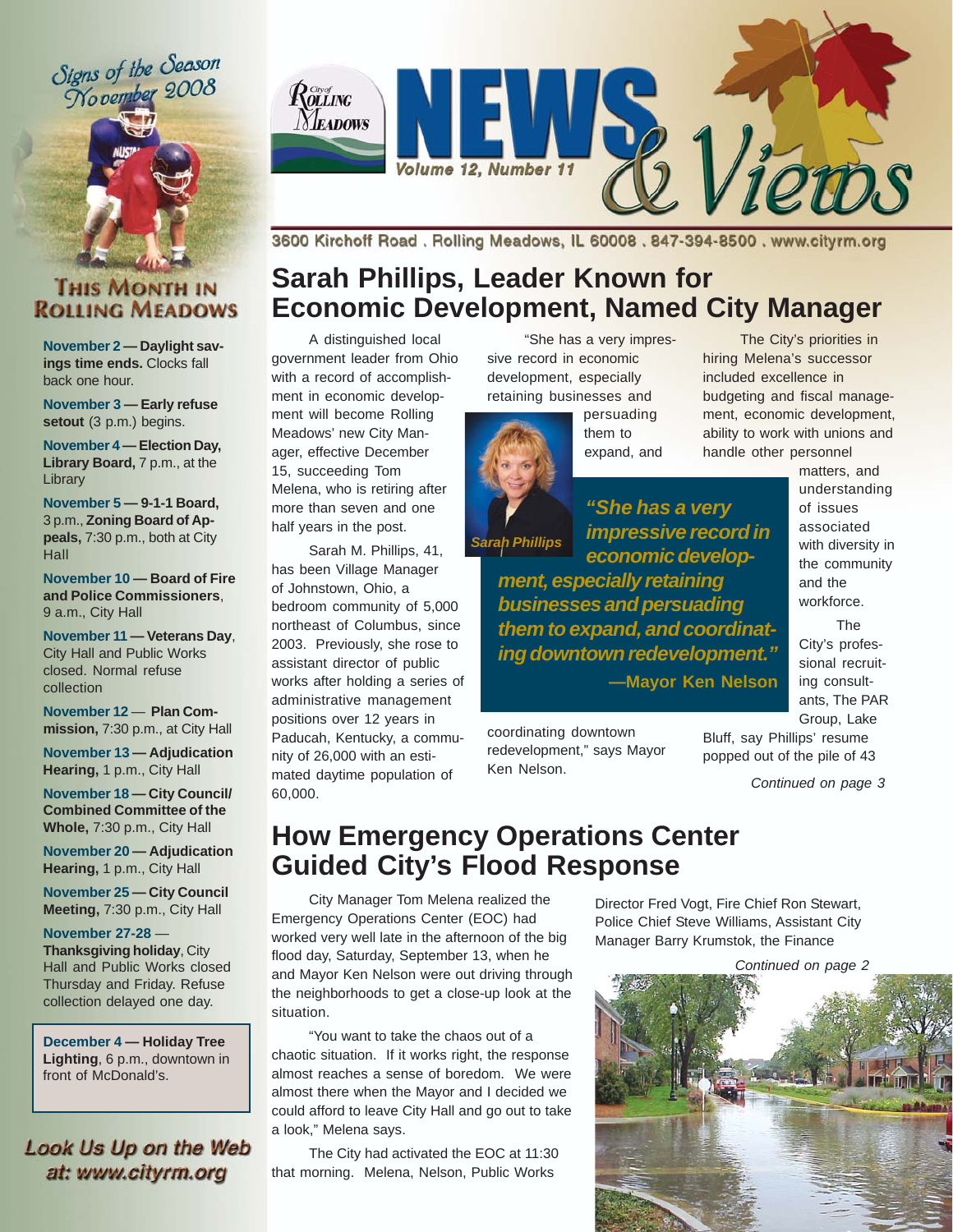### **Emergency Planning Team**

**Kerry Abdullah**, Health Inspector (Community Development)

**Cdr. Tom Calcagno** (Police Department)

**Ginny Cotugno**, Deputy City Clerk (Administration)

**Evan Dolinsky**, Firefighter/ Paramedic (Fire Department)

**Deputy Chief Scott Franzgrote** (Fire Department)

**Melissa Gallagher**, Senior Accountant (Finance)

**Sgt. Tony Gaspari** (Police Department)

**Bob Hartnett**, Assistant Director (Public Works)

**Barry Krumstok**, Assistant City Manager (Administration)

**Diana Schoeneck**, Accountant (Finance)

**Jim Sylverne**, Assistant Director (Community Development)

**Fred Vogt**, Director (Public Works)

# **Emergency Planning Team Assures Effective City Response to Disasters**

Two days before September flooding caused by a severe weather system forced City officials to activate the Emergency Operations Center (EOC), members of the Emergency Planning Team successfully conducted a walkthrough training exercise designed to gauge the City's response to a disaster.

The training exercise, which simulated EOC activation and operation, helped Team members evaluate emergency preparedness procedures that have been under development over the past year.

That this training would be put into action less than 48 hours later is a coincidence not lost on Deputy Fire Chief Scott Franzgrote, who chairs the Team.

"I don't think anyone expected that we would have to implement the procedures we had been training for on such short notice, but the September 13 flooding we experienced proves that disasters can happen at anytime," Franzgrote says.

Deputy Chief Franzgrote points to a section of the *All Hazards Preparedness Handbook*, published by the United States Department of Homeland Security, to demonstrate the importance of the City's proactive disaster response planning:

> "While citizens are not 'banging down the doors of city hall' to demand a

better level of emergency preparedness, they will expect an effective response when an incident occurs."

The mission of the Emergency Planning Team is to ensure that the City is prepared to minimize damage caused by, and speed recovery from, potential disasters impacting Rolling Meadows residents and businesses. Its 12 members, representing all City departments, are tasked with the following objectives:

● Maintain an emergency operations plan in accordance with county, state and federal preparedness guidelines;

● Coordinate emergency training of all City employees;

● Serve as a conduit between Rolling Meadows and emergency management organizations at all levels of government and private enterprise;

● Oversee operation of the EOC;

● Manage the City's emergency supply stockpile; and,

● Maintain awareness of new emergency planning developments.

"Our role is to assure that the emergency management process in the City of Rolling Meadows provides the most efficient, effective disaster response to the community we serve," Franzgrote explains. "This is an ongoing, neverending process. It is our responsibility to help City staff members at all levels understand their individual responsibilities in this effort."



Department's

Melissa Gallagher, and others hooked up their computers

around a table in a second floor City Hall conference room. The computers linked them to City departments and employees, providing a minute-by-minute monitor of the flood situation.

Public Works officials closed 13 flooded roadways to protect the public. As water subsided, some were reopened. Emergency crews piled sandbags along Salt Creek near the Willowbend of Salt Creek apartments, where 40 garden apartment units were badly flooded.

By mid-afternoon, City officials ordered evacuation

## City's Flood Response... Continued from page 1

of 40 families from the apartments along flooded Algonquin Road. The EOC had arranged to house evacuees at the nearby Holiday Inn and other locations.

Public Works crews continued to patrol the City to make sure storm sewers could handle the water flow. The City distributed two news releases to update local news media and advise residents where to call for help and that sand bags and sand were available at the main Public Works garage, 3900 Berdnick Street.

The flooding caused no police or fire emergencies, but the City was ready if it had. The Finance Department's Gallagher was ready in the event that relief or rescue efforts required an emergency purchase order or call to a bank.

"The EOC passed its first test. We don't know what may come next, but we are ready," Melena says.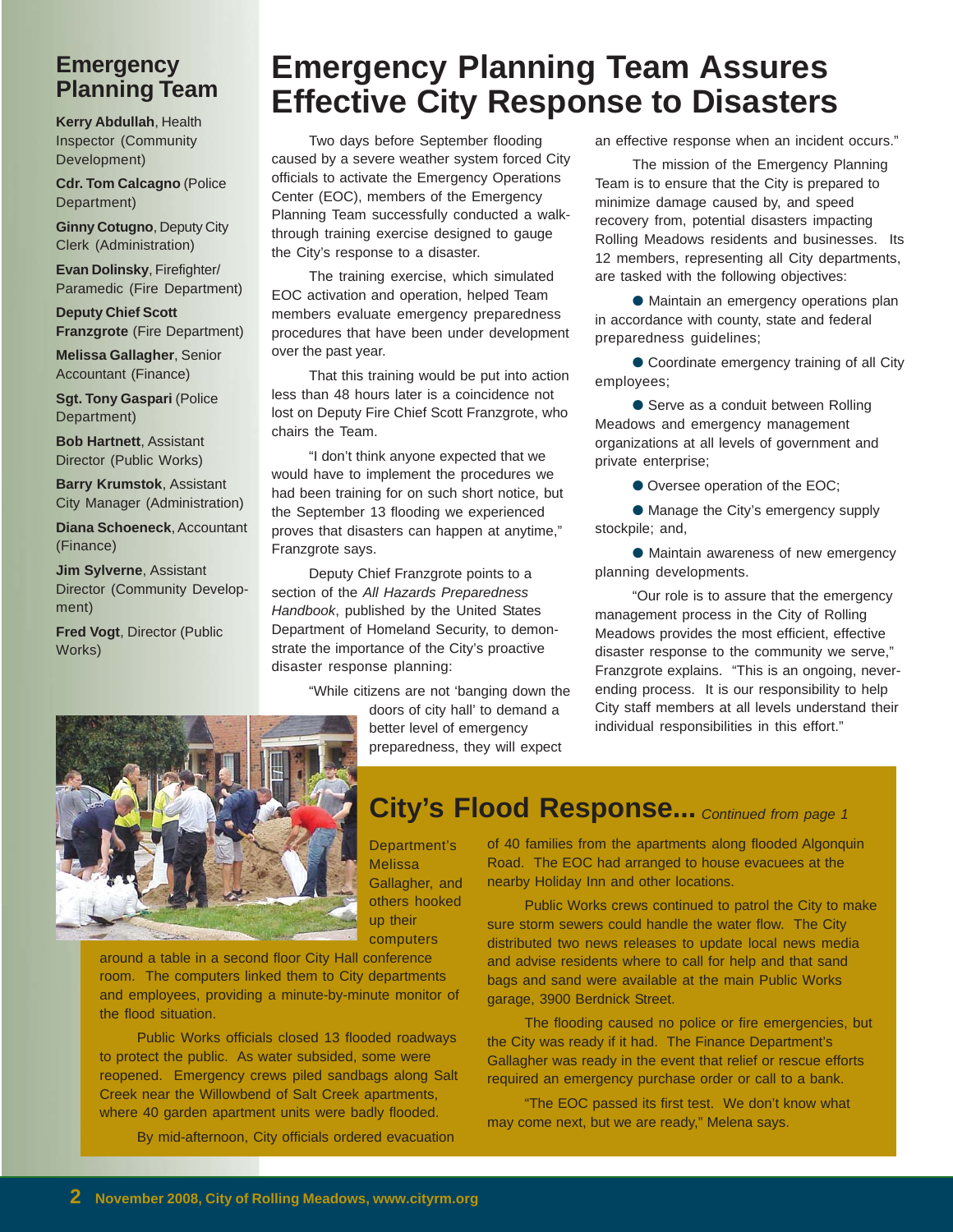# **Sarah Phillips Named City Manger. . .**

*Continued from page 1*

applications received, as her background and experience track closely with the City's priorities. "She fits the City's profile perfectly, and the first time I spoke with her I was impressed with her upbeat, positive, enthusiastic attitude. She's a likeable person who leads by example," says PAR Group Vice President Mark Morien.

When Johnstown's second largest manufacturing employer, Atrium Manufacturing, announced plans to consider a move away from the community to expand, Village Manager Phillips met with the company's leadership and worked out a package that involved annexing 250 acres into an industrial park. Instead of leaving, Atrium decided to expand in Johnstown and will double its local employment.

She created a comprehensive downtown revitalization and redevelopment plan for Johnstown's central business district. It included utility relocation, streetscape plans, parking plans, signage, façade improvements, and business retention and expansion efforts.

 Phillips' reputation for leadership in economic development attracted the attention of Ohio Gov. Ted Strickland, who appointed her to the Governor's Task

Force for Retention and Expansion of Manufacturing Jobs in Ohio. She also serves on a task force for retention and expansion of manufacturing jobs in Licking County, where Johnstown is located.

Phillips is a native of the small town of Central City, Kentucky, known as the home of the hit rock singers, the Everly Brothers. She holds both a bachelor's degree and a master's in public administration from Murray State University, Murray, KY.

During graduate school, she took an internship with the U.S. State Department in Washington, DC. Valuable

though that experience was, it persuaded Phillips that she did not want to work on the federal level. "I knew I wanted to be in municipal management. I landed a job with the City of Paducah and worked my way up through the ranks."

She has been active in the International City/ County Management Association (ICMA) and has earned the designation Credentialed Manager. She is also a graduate of the Ohio Economic Development Course

through the Ohio Economic Development Association.

### **Families Turn Out for Public Works Open House in October**



*Rocco and Rand Paddack (top) enjoyed their time at the controls of a Public Works vehicle, while resident John Katalinick and neighborhood children explore equipment on display.*

professional activities include participation in the American Public Works Association, the Solid Waste Association of North America, and several local municipal management groups. Her awards include being named the Young Leader for 2002 by the American Public Works Association.

Active in community affairs, she has served on the Board of Hospice of Central Ohio, the Licking Memorial Hospital Development Council, and the Licking County Chamber of Commerce Economic Development Committee. She

> is past president of the Johnstown Lions Club.

Phillips' first impression of Rolling Meadows was very positive. "One of the first things I noticed is that the City is clean and well maintained, not just the City streets and sidewalks, but the residents' homes and properties. That shows me they're willing to do their part."

Phillips is an avid golfer whose E-mail address spells out the words "great golfer." She enjoys reading and travel.

Phillips will become the first woman to hold the post of Rolling Meadows City Manager.

Recent activities with the ICMA's International Committee have enabled her to extend her experience by working with villages in Bulgaria, an Eastern European country petitioning to become part of the European Union. Drawing on her extensive public works experience, she helped Bulgaria start a countrywide waste management program. She has also participated in ICMA training missions in Lebanon and India.

In addition to ICMA, Ms. Phillips'

### **Council to Hold Public Hearing On 2009 Budget, November 25**

**The City will hold a public hearing on the proposed budget for Fiscal Year 2009 Tuesday, November 25, during its regularly scheduled City Council meeting.**

**The hearing follows more than two months of extensive discussion by Council members and staff on the crafting of next year's budget.**

**Residents are encouraged to attend the hearing, or watch from home on Cable TV Channel 6. City Council members expect to approve the 2009 budget document following the public hearing.**

**A draft of the FY2009 budget is available for review at City Hall, 3600 Kirchoff Road; the Rolling Meadows Library, 3110 Martin Lane; and online at the City's Website, www.cityrm.org.**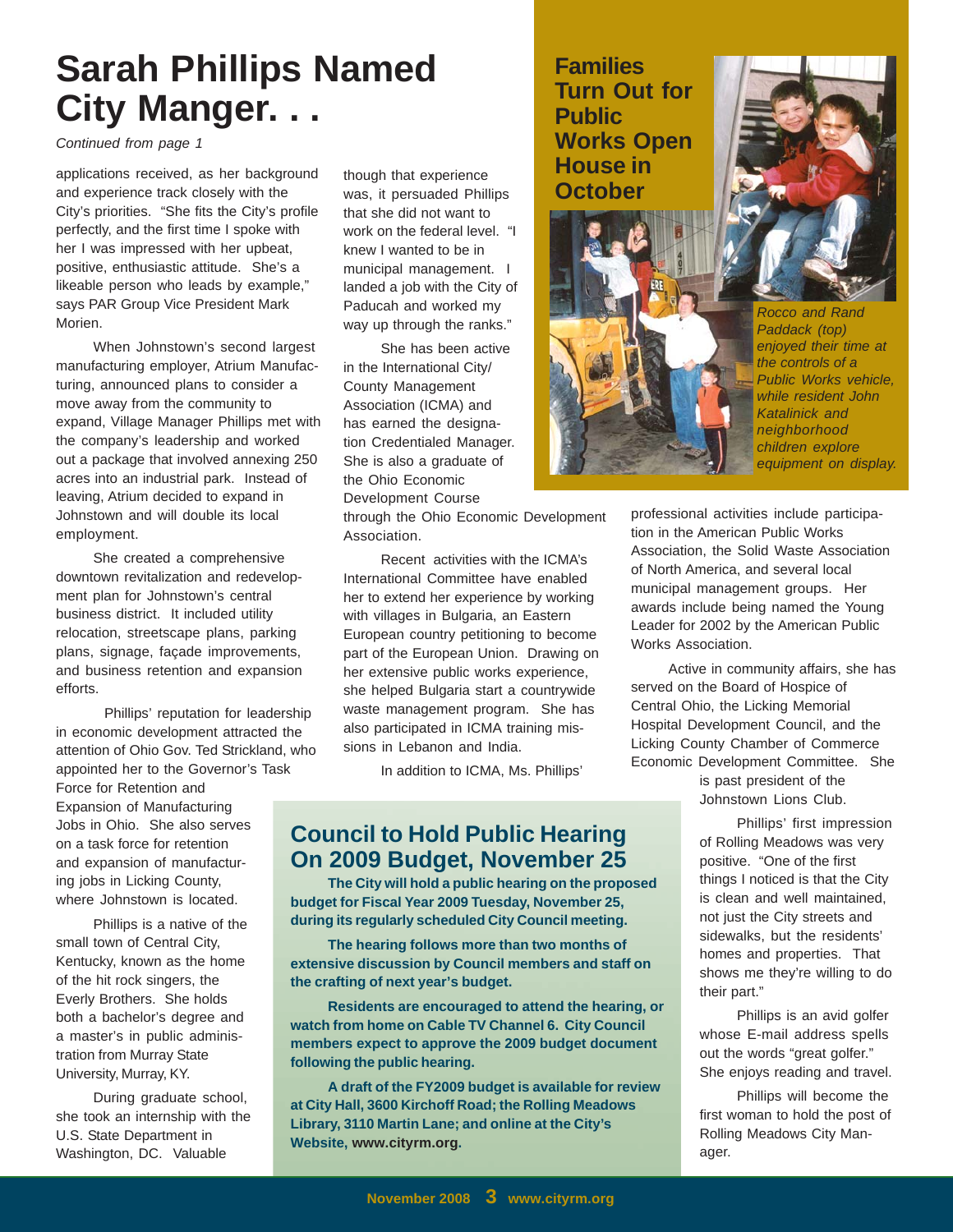## **Independent State Investigation Finds No Evidence for Charges in Police Shooting**

After carefully reviewing the comprehensive report of a 6-month long Illinois State Police investigation, the Cook County State's Attorney has determined that there is no evidence to support charges against Rolling Meadows police officers involved in the March 8 fatal shooting of a man who charged them brandishing two knives.

Following department policy, Police Chief Steve Williams asked the Illinois State Police to conduct an independent investigation of the shooting. The department's internal investigation also concluded that the three officers who responded to the 9-1-1 call to a parking lot outside the East Park apartments on the City's eastside responded the way they had been trained and acted consistently with the authority granted them by state law.

The investigation conducted by the Illinois State Police's Public Integrity Task Force included interviews with eyewitnesses, examination and analysis of the audio and video tapes of the incident, and extensive sifting of physical evidence, including the condition of the knives carried by the offender, the Taser gun barbs found in his clothing, the Taser, and the weapon fired by the officer.

Rolling Meadows Police three times ordered the man brandishing knives to halt and drop the weapons. He continued to come toward them. One officer fired Taser cartridges in an effort to stop him without seriously hurting him. When the Taser did not stop the man, an officer fired one shot from his service weapon that brought the assailant to the ground. The man, later identified as Michael Chybicki, of Rolling Meadows, was pronounced dead at Northwest Community Hospital.

"The officers took a very conservative approach to the use of force, putting themselves in significant danger," Chief Williams says. "This is a tragic event. We want everyone in the community, especially the Chybicki family, to know that we are very sorry it happened. We are deeply concerned that the Chybicki family, the officers involved and their families, and others in the department receive the support they need to deal with the enormous stress of this tragedy."

Chief Williams was formally notified of the Cook County State's Attorney's determination by copy of a letter from David R. Navarro, Supervisor of the State's Attorney's Professional Standards Unit.

## **Improved Snow Removal Program To Reduce Costs, Help Environment**

The Public Works Department is implementing an improved snow and ice control program that maintains the City's reputation for excellent service while reducing taxpayer costs and environmental impact, Assistant Public Works Director Reid Bateman reports.

Facing massive increases in the cost of salt and fuel over the past year and workforce reductions*,* Public Works officials explored opportunities to bring new financial and environmental efficiencies to the department's snow removal program.

The plan includes:

● Reducing the amount of salt used per lane mile;

● Using environmentally friendly de-icing materials to reduce chemical runoff into

the City's storm sewer system; and,

● Improving coordination of resources through a joint agreement with the Rolling Meadows Park District.

Public Works officials are seeking to reduce total salt usage through increased reliance on salt that has been pre-treated with "green" deicing materials such as corn or beet by-products, in combination with magnesium or calcium chloride*.* These materials are environmentally friendly alternatives to liquid calcium chloride, which the City has used for many years.

Pre-treated salt is normally used in situations where temperatures drop below 25 degrees. The chemical additive improves the

salt's melting capacity in extreme cold. It also provides better coverage for longer periods of time.

"Salt treated with calcium chloride or magnesium chloride and vegetable byproducts tends to stick to the pavement better than untreated road salt," Bateman explains. "It gives the City more bang for the buck by reducing the frequency of salting operations during heavy storms."

The Department's mutual aid plan with the Park District is designed to provide additional staff and equipment for during major snowstorms. Park District employees are currently participating in Public Works' training programs, and will be available when needed, Bateman says.

### *Election 2008*

## **Precincts and Polling Places**

#### **Palatine Township**

**5 & 12** – Rolling Meadows Library, 3110 Martin Lane.

**9** – William Fremd High School, 1000 S. Quentin Road.

**11, 19 & 52** – Plum Grove Park, 4001 Park Drive.

**13** – Kimball Hill School, 2905 Meadow Drive.

**14 & 21** – Carl Sandburg School, 2600 Martin Lane.

24 & 72 – Community Center, 3705 Pheasant Drive.

**28 & 71** – Rolling Meadows City Hall, 3600 Kirchoff Road.

**41 & 50** – Plum Grove Junior High School, 2600 Plum Grove Road.

**51** – Church of Christ, 2300 Cardinal Drive.

**70** – Little City Foundation, 1760 W. Algonquin Road.

**91** – High School District 211 Offices, 1750 S. Roselle Road.

#### **Elk Grove Township**

**28 & 71** – Rolling Meadows Holiday Inn, 3405 Algonquin Road.

**52 & 64** – Rolling Meadows High School, 2901 Central Road.

#### **Schaumburg Township**

**2** – Walden Recreation Center, 1833 Thoreau Drive, Schaumburg.

#### **Wheeling Township**

**41** – Westgate School, 500 South Dwyer, Arlington Heights.

Public Works also plans to more frequently use staff members from the Refuse and Administrative Divisions in support of storm-related activities.

"Using all available manpower will maintain high service levels, allow flexibility in how we allocate resources, and improve our ability to respond to emergencies," Bateman adds.

The City has received the first 50% of its annual supply of road salt for the winter.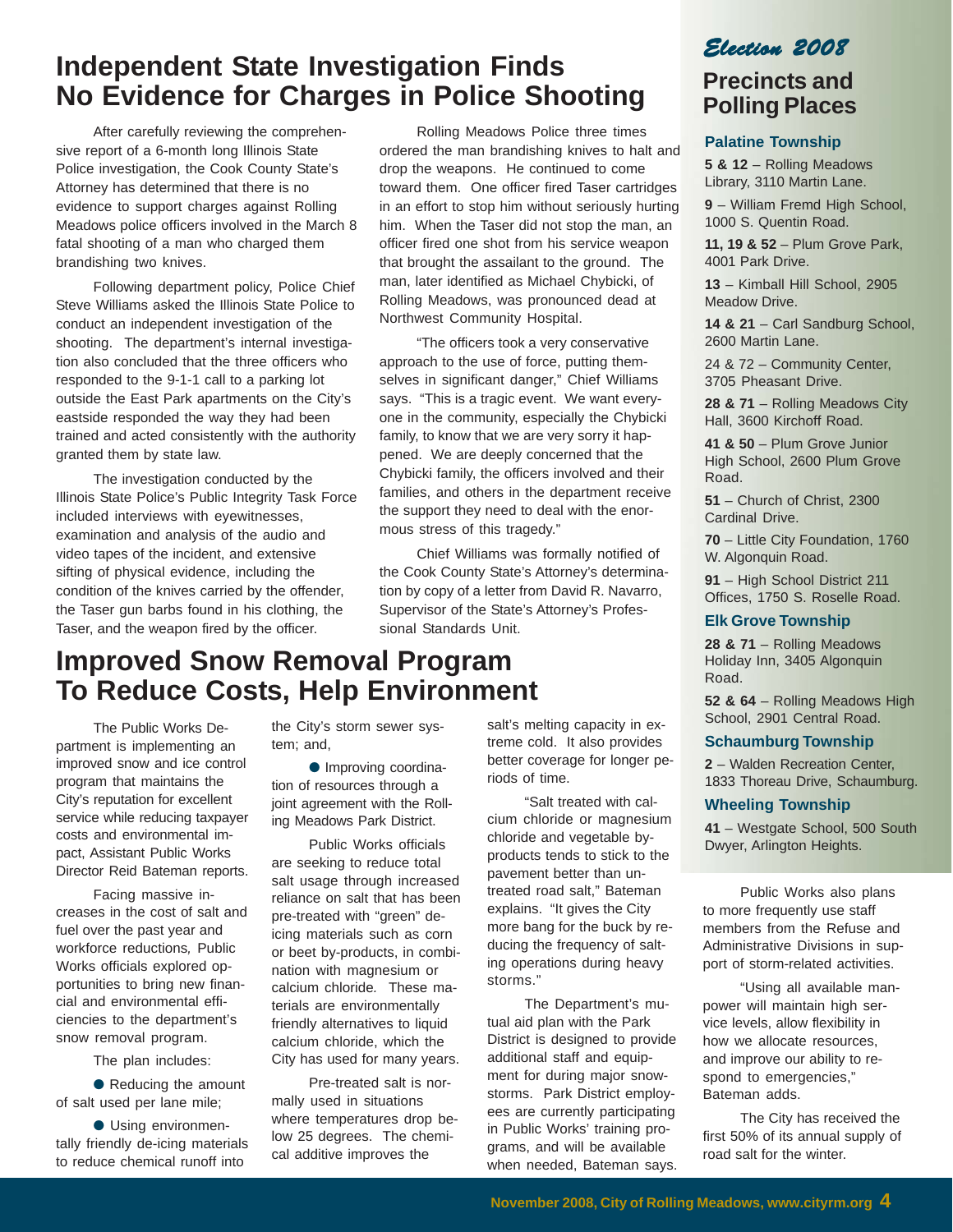# **City's Redevelopment Plans Stymied by Economy**

BY RAND HAAS, ECONOMIC DEVELOPMENT CONSULTANT

In economic development, as in life, timing is important. Here's a look at how changes in the economy have affected three redevelopment sites in Rolling Meadows.

#### **Dominick's Center**

Despite its location in a TIF (Tax Increment Financing) District, the Dominick's Shopping Center on Kirchoff Road has seen three redevelopment plans falter in the past six years.

The 2002 plan had Dominick's renovating the store, adding a gas station, and the property owner improving the landscaping and parking lot. Unfortunately, by the time the management of Dominick's and the owners agreed on specifics, the Chicago-based Dominick's chain was sold to Californiabased Safeway, Inc., which operates more than 1,700 stores across the U.S. and Canada. The new owners closed several older Dominick's stores in the Chicago area, including Rolling Meadows, stopping any renovation plans.

The 2005 plan, proposed by Bristol-Moran, would have replaced the shopping center with a combination of 233 luxury apartments, 32 condos, 42 row homes, a clubhouse and swimming pool. In addition, it would have provided about 21,000 square feet of neo-traditional styled retail space along Kirchoff road. However, the \$2 million cost to buy out the leases and relocate the retail tenants in the center, combined with the price tag of \$9.6 million for the ten-acre site, finally made the project too expensive.

In 2008, a third developer, Lincoln Properties,

proposed building about 300 upscale apartments, 50,000 square feet of retail space, and about 30 row homes. Although



the developer has the financial resources to build the apartments, they have not been able to find any homebuilders willing to invest in the row home component, effectively stopping redevelopment. In addition, the TIF district is set to expire in 2011, so it will not provide substantial future redevelopment support. *Woodfield Gardens at 12 Oaks.*

#### **Woodfield Gardens**

The downturn in demand in both retail and housing has also affected the proposed sale and redevelopment of the 45-acre Woodfield Gardens at 12 Oaks property, at the southwest corner of Algonquin Rd. and Rt. 53.

The proposed redevelopment calls for a new, "ecofriendly" mixed-used lifestyle center that includes new commercial buildings, shopping and dining establishments alongside hotels and condos. The project would provide the City with a strong revenue base in the future while enhancing the image of Rolling Meadows.

Despite its location at one of the most prominent locations in the Chicago suburbs, commercial lenders have been reluctant to invest in this project, due to uncertainty over long-term economic conditions. The high cost of the land, along with needed infrastructure improvements and roads, will require

the developer to borrow nearly \$900 million. A portion of the funds could be provided through a projected TIF District. As

TIF, the city is requesting that 20% of the housing be priced to meet the needs of the workforce community.

part of the

The good news is that a number of well-known retailers have shown interest in the location, once the economy turns around. The City and developer believe this is a viable project and will continue to explore possible solutions in the months ahead.

#### **Jewel Shopping Center**

A Michigan-based company specializing in owning and managing retail property has recently purchased the Jewel Shopping Center on Kirchoff Road. The new owners are proposing a significant renovation of the shopping center, with Jewel continuing as the main anchor. The owners hope to attract new restaurants and retail to downtown Rolling Meadows.

Currently, most retail spaces are leased, with the exception of the former Sears Hardware store at the west end of the center. Finding a new tenant for this location has been difficult. The new owners have talked to several restaurants, health clubs and other specialty retailers. The large size of the store, about 20,000 square feet, and the

financial crisis have slowed down retail expansion.

Another issue impacting retail expansion on the site is Kirchoff Road's low traffic count of about 12,000 to 12,800 vehicles a day. This low number makes it much more difficult to attract additional retailers and restaurants willing to spend well over \$100,000 for remodeling commercial space.

Despite these issues and concerns, the City is committed to attracting meaningful commercial and retail redevelopment in keeping with the long-term comprehensive plan. The economy will turn, and when it does, Rolling Meadows is ready.

### **Thank You, Rolling Meadows**

The following letter was sent to the Community Development Department praising City Inspector Jim Ooms for his help in overseeing cement work at the McDonald's restaurant on Algonquin Road.

*Dear Ms. Valerie Dehner:*

*I just wanted to say "thanks" to Jim Ooms for his help with our cement work. I felt uneasy at first with the contractor's laborers, but Jim held them to high standards and the work was done correctly and professionally. We are grateful for Jim coming out as many times as he did to check the work.*

*Although it took longer than expected, we realize we will be better off in the long run than if inferior work would have been allowed. Please let Jim know he did a great job!*

*Sincerely,*

*James Poznecki, Supervisor McDonald's, 1775 Algonquin Rd.*